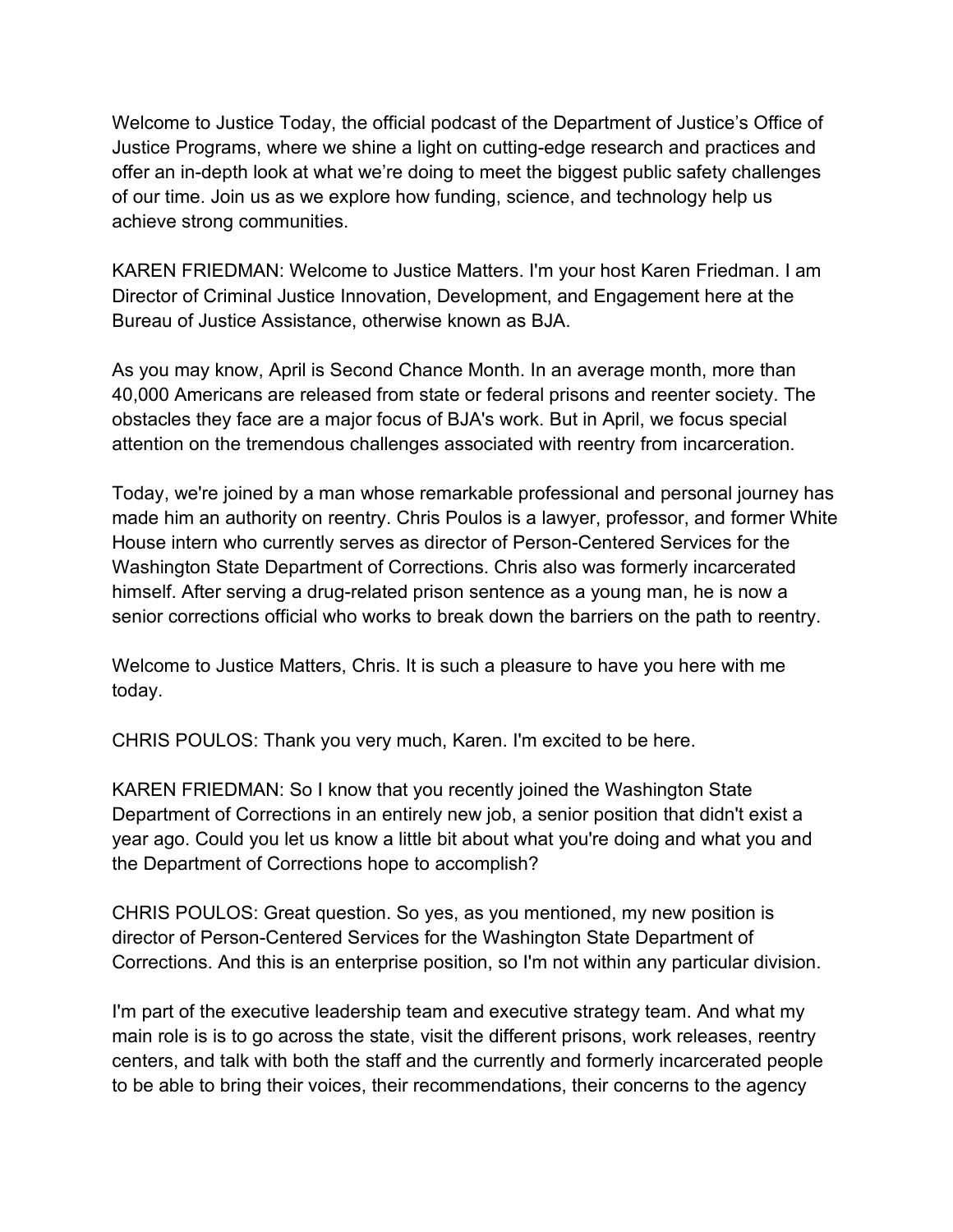leadership. And as far as we know, this is the first type of position exactly like this in the country, and we also believe it's the first time someone who's been formerly incarcerated themselves in prison is part of a state DOC's executive leadership team.

So it's a, it's an exciting time. And we have a new leadership in the secretary position at Department of Corrections too, with Cheryl Strange joining as the first woman and first LGBT secretary. Also, as far as I know, the first person who's serving a secretary to come from a public health background, as well as having experience in corrections.

So it's an exciting time, and I'm spending a lot of time on the road right now, in visiting with, you know, both staff, and people doing time, and I'm finding that people are really enjoying being listened to, and having somebody there from headquarters who would just sit down and have in-depth conversations, and then bring back that firsthand direct knowledge of their struggles, their recommendations, their challenges to the agency leadership.

KAREN FRIEDMAN: That's fascinating. It sounds amazing. So in these conversations that you've been having, what would you say is, like, you know, the challenges that you've been hearing about? Could you share with us maybe a couple of the top ones that seemed to consistently be talked about?

CHRIS POULOS: Sure. Right now, of course, the elephant in the room has been COVID.

## KAREN FRIEDMAN: Right.

CHRIS POULOS: For the last 2 years, with programs being shut down, visits being shut down, people suffering illness, and even deaths within the facilities, both staff and incarcerated people. So part of now is as we're hopefully moving beyond the height of this ongoing pandemic is to listen, you know, about how it was, make improvements, but also forge a pathway forward to start reopening facilities, getting programs back going, expanding technology within prisons and jails, and even the work releases, you know, like adding, so people can have their own smartphones, tablets, stuff like that for the work-release side.

And then for the incarcerated side, at least getting tablets available for everyone, and then going further with the tablets so that they're not primarily only for visitation, and for games, and stuff like that, but broadening them to be able to have educational programs, reentry-related programs, community resources. All of those types of things on tablets or laptops within the prisons is something we're working on.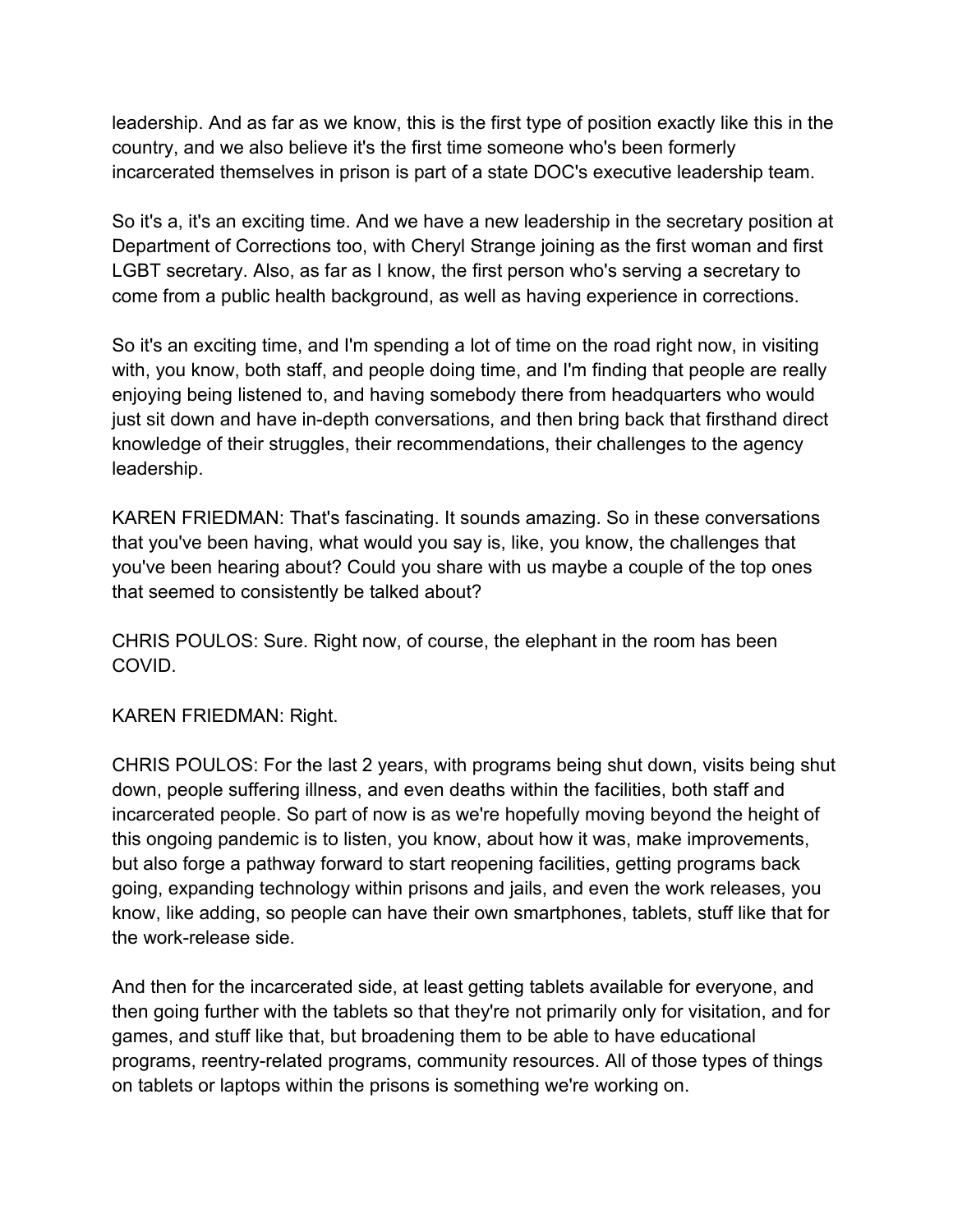Concerns, really people want to see their families. People want to have access to programs. People want to be treated humanely, and Washington is making a concerted effort to do so.

KAREN FRIEDMAN: I, you know, when I served as a judge, the issue of programs always comes up. And, you know, I always felt that day 1 of entering the prison is really the day 1 of reentry and preparing for that reentry. And programs are so important in that, whether it's the substance abuse programs or the, you know, educational programs, all that education that you get while you're inside is so key to a successful reentry in my view. Would you agree with that, Chris?

CHRIS POULOS: Definitely. It's a, you know, and not only is it important for successful reentry. It actually makes the institutions safer and healthier places for everybody when, you know, both for staff and for the people serving time. If there's a pathway forward, a vision for a future, even for people serving long sentences or perhaps people not getting out, if they're able to find meaning and purpose in their days, that creates a safer environment, a healthier environment, and a more productive environment for everyone.

And, you know, one of the big things we're focusing on, it's been challenging because of COVID, but really opening the prisons up to community members and community organizations coming in and removing the onus of reentry from entirely being on the shoulders of government.

And instead having, finding ways to engage community members, community organizations, family members, so that they take ownership of the fact that we do incarcerate people in this country. And what happens when people are leaving, you know, what kind of neighbors do we want? Do we want people who have been warehoused and traumatized for years or decades? Or do we want people who have been prepared for successful reentry and work through the trauma that may have led to their incarceration?

KAREN FRIEDMAN: Yeah, so well said. Your own personal story is just so extraordinary. The *Washington Post* reported that on the night Barack Obama was elected president, you were actually in custody in federal prison. But before his, excuse me, administration ended, you had become an intern in the White House Office of National Drug Control Policy. That is extraordinary. Could you talk a bit more about your life experience and how that influences your work on reentry issues?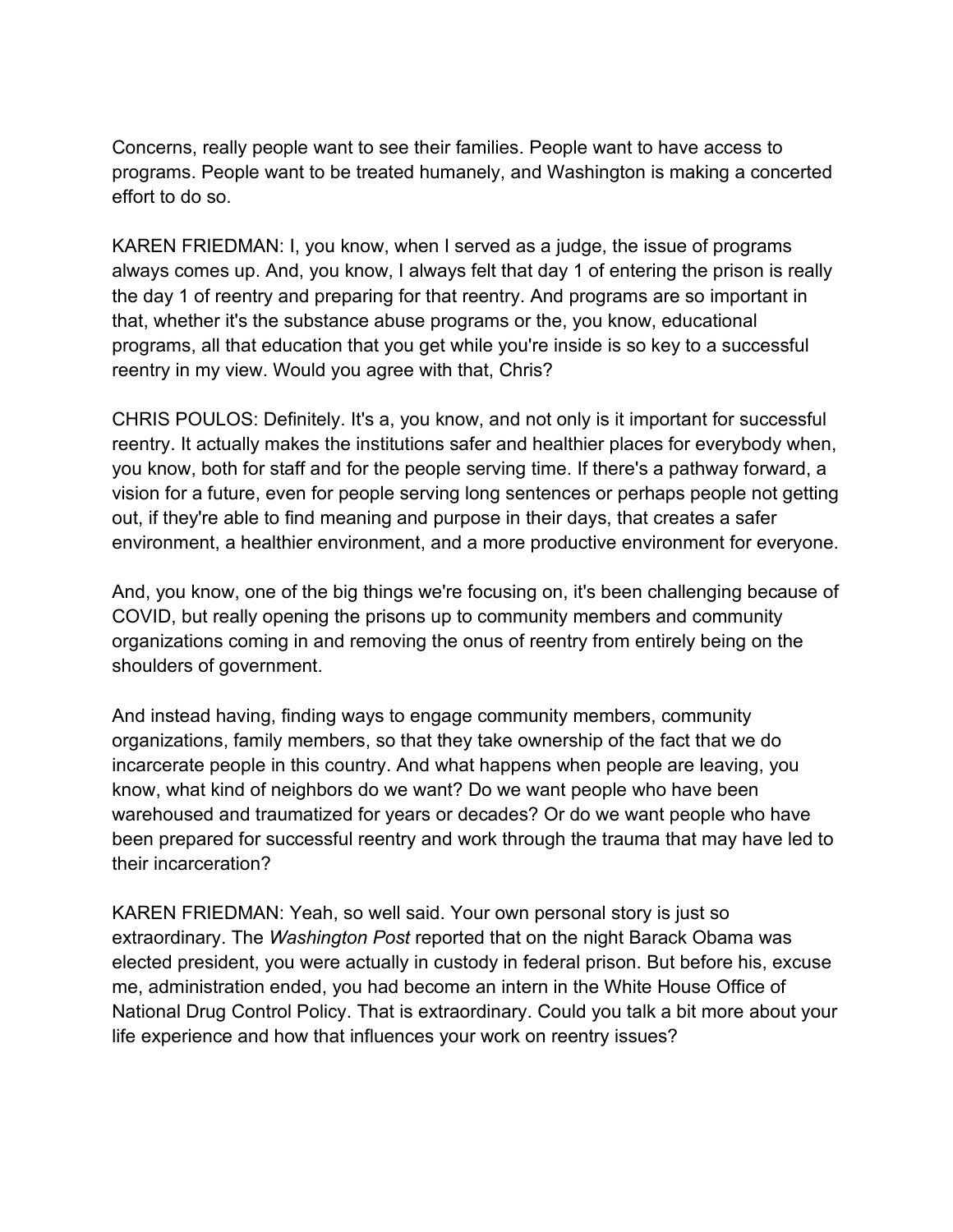CHRIS POULOS: Sure. So this, we could probably do quite a conversation on this. It's a lot to unpack. I think a story I'll share is, you know, I can share the story of when I really determined that I wanted to become an attorney, and that was actually when I was in county jail after being arrested on federal charges.

So a key part of my story is that I got sober. I attained sobriety and started living a positive life in recovery prior to being indicted on federal charges. It was several months later that my mom's home was surrounded by federal agents, and I was arrested on drug and gun charges.

And at that point, so what made the big difference for me was I had already done some internal healing and growth and work in a 12-step program at that time. So I went into the criminal legal system with eyes wide open. And it became more than just about me and my outcome.

Immediately, I started seeing differences, you know, privileges, disadvantages of how things went for certain people. And the most poignant experience with was when I was first in county jail and, you know, they had just, I mean my breakfast was still warm at my mom's house. And I was calling my court-appointed attorney, and he told me, "You know, Chris, there's very little chance you're going to get out on bail due to the nature of your charges. You may as well just get the clock ticking on your sentence now. You may as well just accept that you're in county jail, and that's the way it goes. There's no way I'm going to be able to convince the prosecutor or judge to let you out. There's no sense in even having a hearing."

And I got off the phone, and at this point, you know, I'm not a lawyer, but I thought, "This doesn't quite seem right." I mean, we didn't even know the scale of the evidence against me at this point. We didn't have the discovery, and this guy has resigned himself to me just getting the clock ticking on my sentence.

I was able to get the resources together that day to hire private counsel. And I don't even know what they had for dinner that night in jail because 2 hours later I was home. The private attorney called up the U.S. Attorney's Office. He said, "This guy is already in recovery from addiction. He doesn't have any money to flee the country with. He's not a flight risk. He's got a job in the community. He has a stable place to stay. Why not let him out on pretrial release? He's not a threat to anybody. He's no longer engaged in the conduct he was engaged in. Let him keep working on his recovery, saving up money. And then if he needs to go to prison, he will."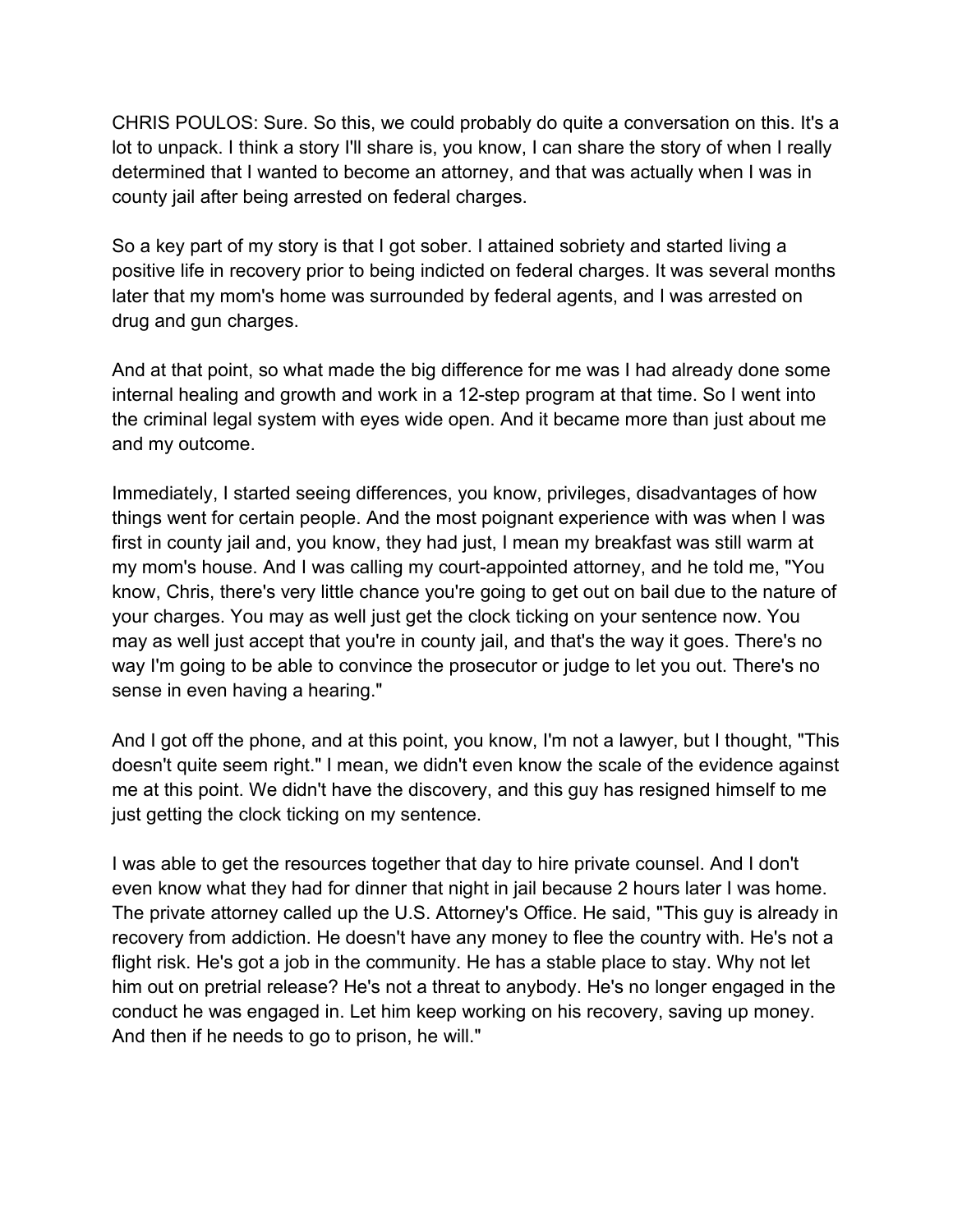And the U.S. Attorney said, "Makes sense to me." We didn't even need a hearing. It went from "Let's not have a hearing because it's so hopeless," to "We don't even need a hearing because they came to an agreement."

And when I left jail that day and saw all of the people that didn't have necessarily the same privilege that I did at that moment, whether that was because of economic privilege, racial privilege, and the combination thereof, it was actually when I left jail that day that I became determined to someday become an attorney myself and work on systemic reform.

And my trajectory changed a bit when I was in law school. I met President Obama's Director of National Drug Control Policy, Michael Botticelli, at a community meeting. And Director Botticelli in Portland, Maine, where I'm from, he opened with "I'm an openly gay married man, and I'm in recovery from addiction, and I've been to jail." And when he said that — at that point, I was in law school already, but I was completely private about my background. The admissions people, lawyers in the community said, "Keep your past a secret. You don't want to ruin your career." There's not like a lot of press because I wasn't a big deal arrest really. It was just a blip, you know?

And so, I kept my past as much secret as I possibly could. I even kept my recovery from addiction secret. And then this guy comes and tells me, tells this whole room of people about his recovery and the fact that he'd been arrested. And I literally, I ran up to him on the steps of city hall in Portland, Maine, after his talk, and I said, "Director Botticelli, my name is Chris. I watched Obama get elected from federal prison. I'm now in recovery just like you. And I'd love to come to Washington."

I have no idea what I was asking for. But fast-forward a year later, I got a call from the United States Secret Service telling me my clearance had been granted and to report to duty. So I spent my last year of law school or a good chunk of it serving in the Administration. And like you said, yeah, I watched Obama get elected from federal prison and happened to actually be the only white incarcerated person in the room of my unit that night when then-Senator Obama got elected. So that history is what shaped my lens for the work I do now.

KAREN FRIEDMAN: Well, thank you so much for sharing. I need to say one thing though. There are some very good public defenders. I need to stand up for the public defenders now. I'm sorry that you had a bad experience with one. But I just wanted to give a shout out to the federal and the state public defenders. I've got many, many, many of them that appeared in front of me, and some of them are very dogged and very good and do a great job for their clients.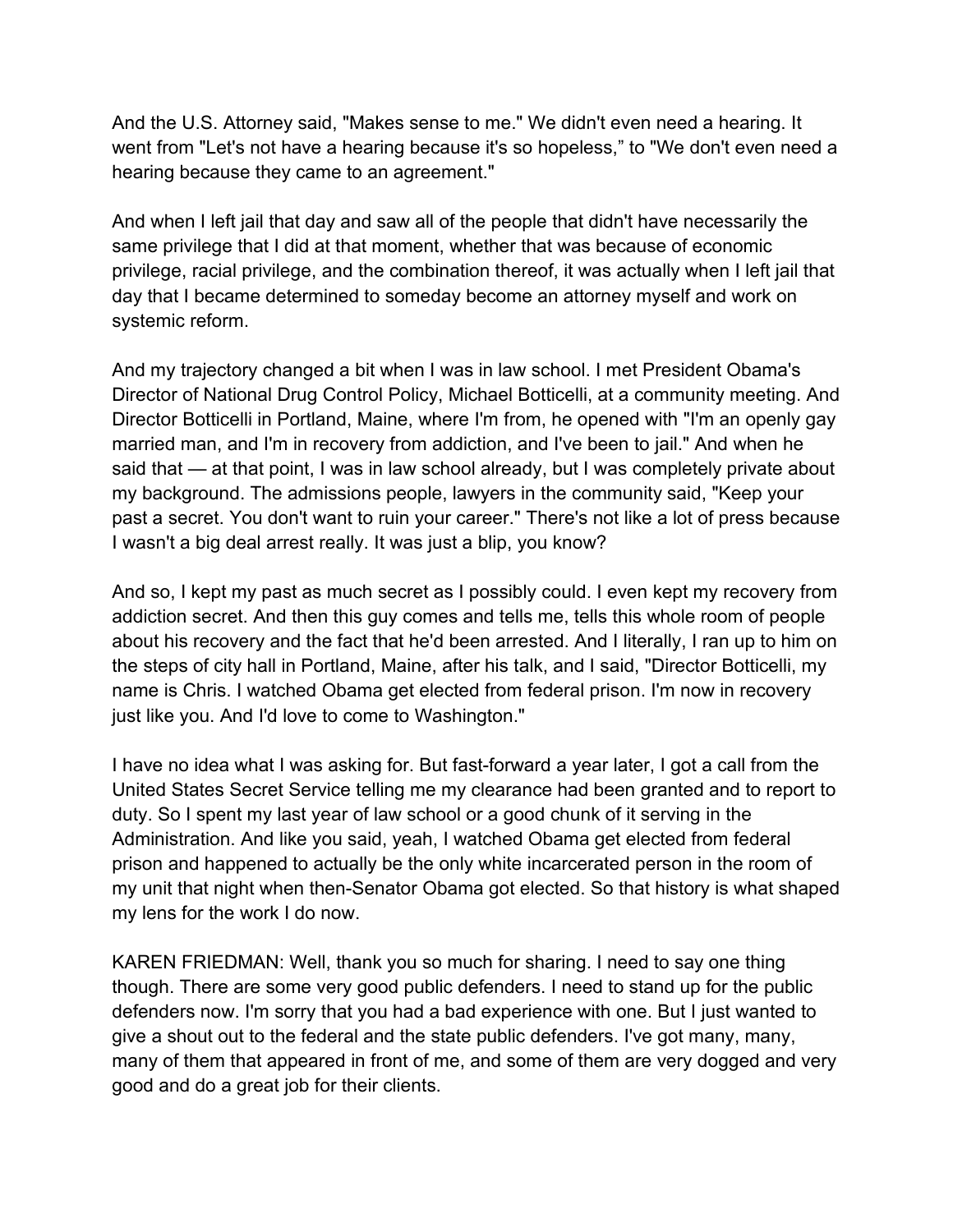But you're right, when you get one that doesn't, if you don't have the means to hire your own, you're really, you know, are we allowed to say S.O.L. on a podcast?

But it's really, it's, you know, it's a difficult situation, but most of them are really good. So, yeah, that's an incredible story. Thank you.

Now at BJA, we know that many people who reenter society from incarceration have trouble securing life's basics: housing, employment, education, health care. We have a wide range of programs that address those needs. My understanding is, is that you're particularly concerned about the housing aspect and then have personal experience with this. I was hoping that you would share that with us and let us know a little bit about what Washington State is doing to address this issue.

CHRIS POULOS: Sure, I'd be happy to, and also I'll echo your sentiment about courtappointed attorneys and public defenders. There are amazing ones out there, a lot of them that are committed public servants and do amazing work. So I just did not have that experience personally, but I'm friends with them, and I always like to add that caveat myself. So thank you for bringing it up, so I don't get in trouble with all my public defender friends…

## KAREN FRIEDMAN: Exactly.

CHRIS POULOS: …as well. So what we have found is that housing, access to safe and stable housing is the primary external barrier to successful reentry after incarceration. We found that if people are able to work, generally speaking — I can't speak for every town and city across the country — but in many places, people can get a "job." And I put that in quotations because it might not be a sustainable living wage position, but people can often "find work." They can, they can get to work.

But without safe and stable housing, that's not really sustainable, right? You're not able to have a place to change your clothes, to sleep, even sleep safely, you know, to have that secure shelter. How can you make it to appointments? How can you even make it to meet with your probation officer if you don't have safe and stable housing?

And so that is the primary barrier that I've identified and keep working towards. My own experience with it, and this actually circles back to what we were just talking about, my internship at the White House Office of National Drug Control Policy. So for that position, even though I was an intern — I was, you know, a 3L law student intern — and ONDCP is a pretty, it's considered a sensitive component within the White House because they actually oversee the budgets and some operations of the DEA, also international interdiction. And so I would be, my office would be in the middle of that, international intelligence, all sorts of stuff.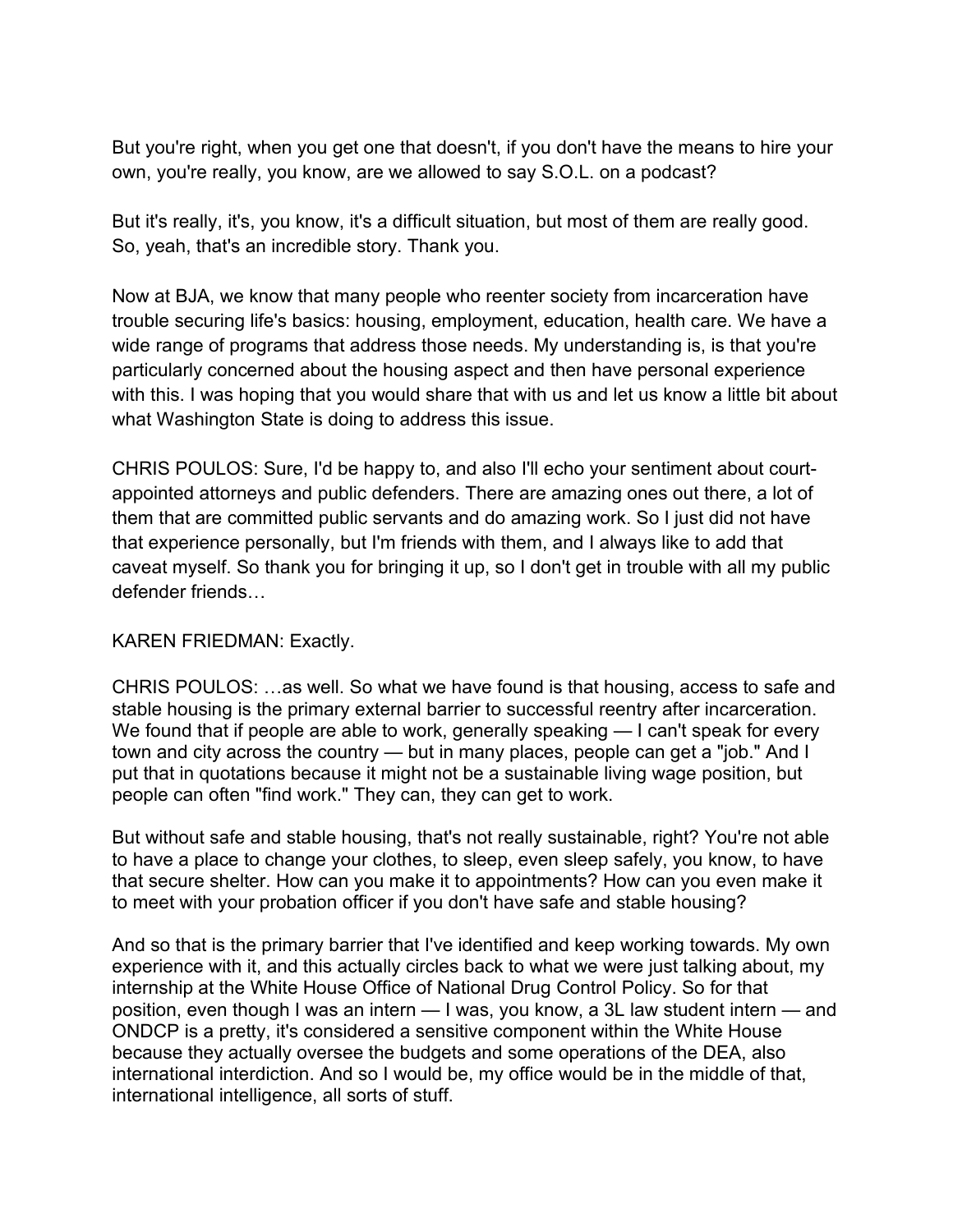So they had to give me what they considered SF-86 top-secret-eligible national security position clearance. And probably anybody who's at DOJ had to do at least the SF-86 form in order to get employment. And it took longer than usual for me. There were some speed bumps for sure. It wasn't looking good for a while, but it ultimately worked out. And I had people, kind of, going to bat for me and saying, "You know, look, if we're going to preach this, if we're going to say that we want second chances, how are we not going to give this guy a shot who's already been given a conditional offer for the internship?"

And sure enough, they said yes. And then so I got that clearance. And when, what my next task was, I was living in Portland, Maine, at that time. I had to obtain housing, right? And I wasn't able to.

The apartments I was looking at had categorical prohibitions. If you have a drug felony, or any of these other felonies, perhaps even any felony at all, and it's not even an individual analysis. It says it right on the application: "You're ineligible."

And so I thought, "Isn't this ironic that even with all of my both inherent privilege as a white guy and my accumulated privilege as a 3rd-year law student prospective White House intern, even I cannot secure shelter. I cannot rent an apartment."

And I ended up having to go through a kind of like online LISTSERV and rent a room from somebody. And then I had to PayPal somebody money in California. Then they would pay the rent to the person in D.C. And I had to just hope that the security, you know, at the apartment building every night would never, you know, interrogate me about exactly which lease are you on. And I think probably in a degree, again, to white guy, blonde hair, blue eyes, 6 feet tall, walking in a business suit after leaving the White House every night, I didn't get questioned about what I was doing there.

So that's what framed my interest or really encouraged my interest in access to housing. And then I got to Washington, and I realized that Seattle actually has the strongest ordinance in the country prohibiting rental housing discrimination against people with criminal records. And so for the last few years, we've actively been kind of taking a multi-prong approach. But one of the things we're working on at the statewide level it's still ongoing — is a bill to address, if not eliminate, the arbitrary discrimination that's currently legal against anyone with a criminal record.

So we've introduced a bill twice now. Still working toward, it's still building consensus. We have a coalition working on that. And then at the same time, just looking at the broader issue, like what else can we do?

So Department of Corrections now in the past was able to provide 3 months of housing vouchers for anyone exiting DOC facilities who is on supervision. Now we're able to, under a new law that just passed, provide 6 months of housing vouchers for anyone including people who are not leaving on supervision. So that's a huge thing, to be able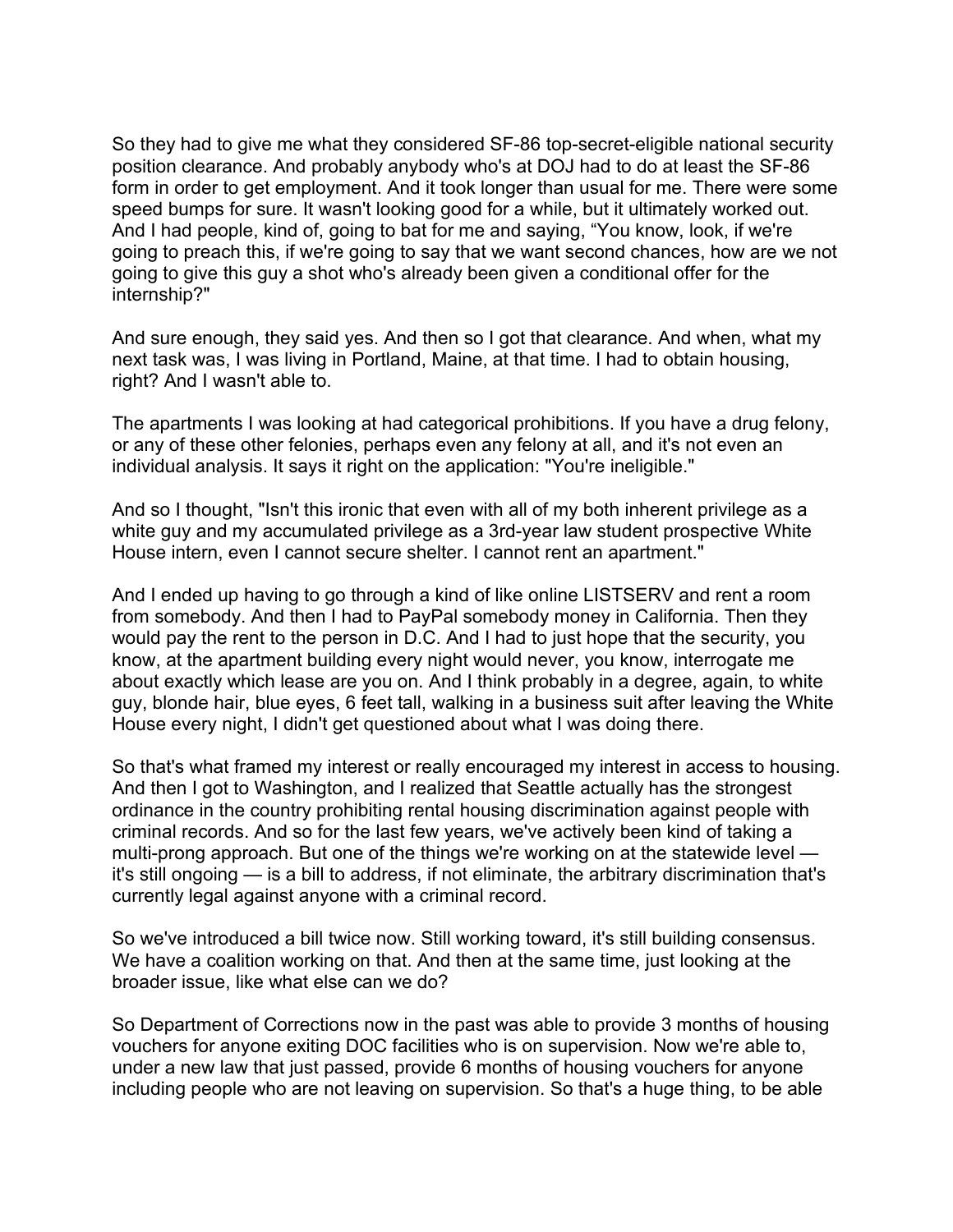to have somebody have a 6-month runway where then they're able to establish, "Am I living with family? Am I getting a roommate? Am I going to try to rent my own place, which is still so challenging?"

But that's something we're really proud of. And then another thing we're doing related is we're doing direct grant funding to all sorts of different community organizations that provide case managers, employment, training, credible messengers, and housing, as well as even, like, cell phones and bus passes. We're just decided as a state that we'd be willing to directly fund these organizations that are doing those kinds of providing those essential services.

With the goal of everyone having a warm handoff exit from incarceration, our community is entering facilities, introducing themselves, and then, you know, welcoming people home. That's really, if I had to say it in a sentence, we're moving toward welcoming people home instead of being like, "Ooh, this guy's been in prison. What do we do?" Instead it's, "This person served their time. How do we welcome them back now that they've, you know, completed what the courts asked of them?"

KAREN FRIEDMAN: All right. Well, two things, first I could tell you that even though I was a state court judge for 20 years, it took me a very long time to get my clearance, too. So don't feel bad. It's not you. That's A.

And B, it's interesting, you know, we, I actually did another podcast a little while ago actually with also formerly incarcerated people who are now doing reentry work. And when we talked about all the different, you know, issues, housing was their number one issue as well. When I asked them if I could give you a magic wand, you know, what's the one, you know, the first issue you would tackle, and they also said housing, which is really interesting because I think people who are removed from the system really don't, you know, most of them are going to be, "Oh, you know, getting a job, or getting an education, or getting off drugs, those are the number one issues."

But it really seems to be that housing and these issues that you're talking about, you know, about with restrictions of where people could live and, you know, some people can't even live with family because their family is living in housing that restricts them having anyone. So they can't even go live with grandma, or with mom, or with auntie, because then they would lose the, you know, grandma would lose their housing. So I don't think it's an issue that, you know, people in general are aware of, but it really seems to be a major issue. Yeah, so thank you for educating us all on that.

I know that Washington State also launched several initiatives that equip incarcerated people with job skills, including, interestingly, a program in the construction trades that began in the state's only women's facility. Could you tell me about that?

CHRIS POULOS: Yes, definitely. There's a program that's been around for quite a while now. It predated me, and I came to Washington in the fall of 2017, so several years. And the program is called TRAC, and I believe the acronym is Trades-Related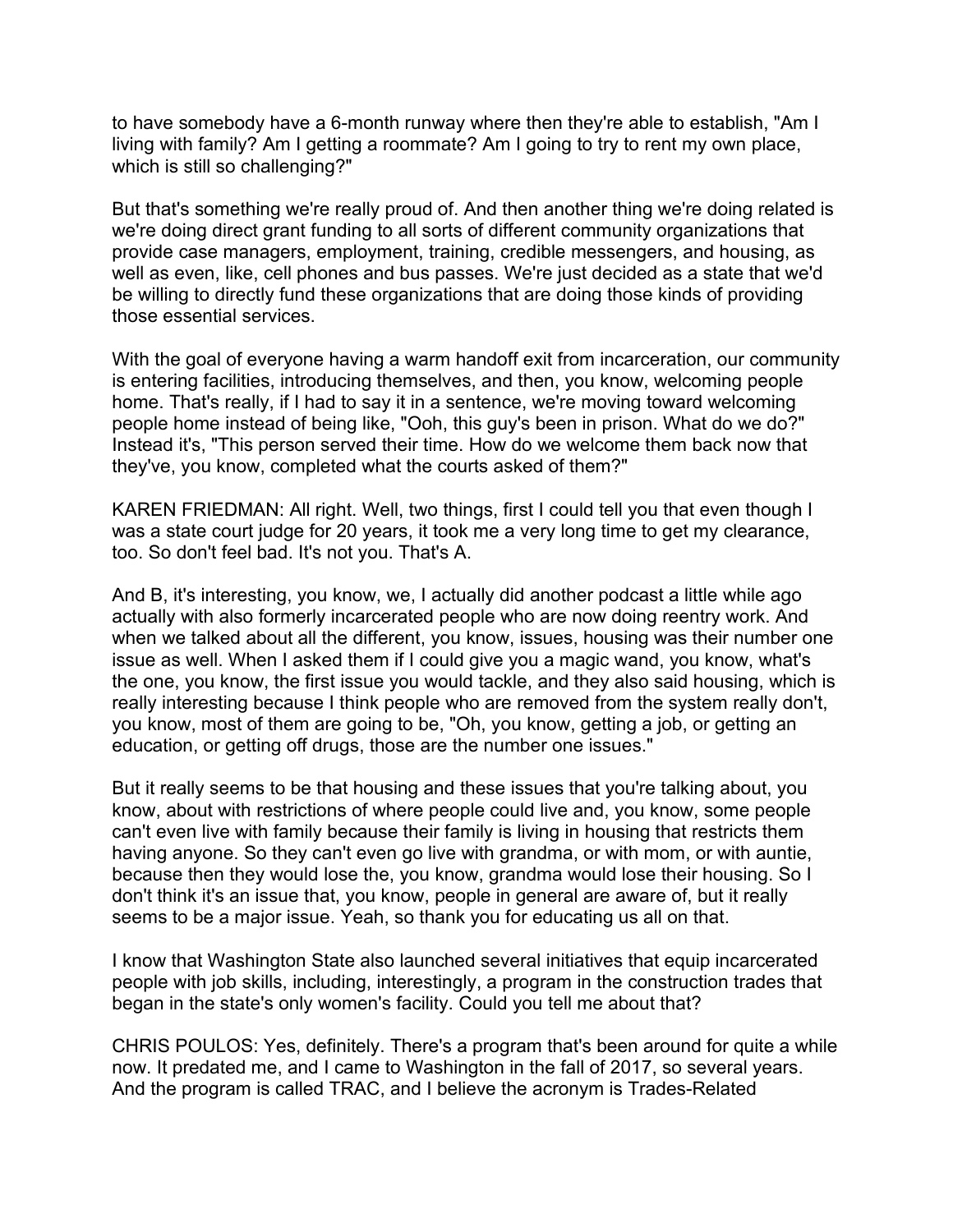Apprenticeship Course or something similar to that. And what the Trades Related Apprenticeship Course does is, you know, most people know that people who are incarcerated, if they're able to, generally do need to have some kind of job, especially if you're in a prison and you're there for a long time. You have to work.

And what we often find is that these jobs provided don't actually translate into meaningful skills that are applicable to external, meaningful living wage employment upon release. And TRAC is the kind of program that helps address that. And what TRAC does is it has people from the builders union or unions come into the women's facilities and work with them, train the women in these warehouses with full-time DOC staff assigned to the TRAC Program as well. And they do the same type of apprenticeship training that people on the outside would do if they wanted to be, you know, get their union certification in a particular trade, something like that.

And then they get evaluated, and I've been to their evaluations. It's pretty amazing to see the things that they go through, incredibly challenging and intense, and there's a lot of team building, bonding that goes on there. And then afterwards, the women who graduate this program, to my knowledge, are incredibly successful at just going out and meeting with the people at the union upon release. And if they didn't have a job lined up even before they leave, very quickly are able to get into jobs that, you know, are paying \$30, \$40, or more per hour. And that's just such a recipe for success.

So as long as other things are simultaneously being addressed like housing, like, you know, any internal treatment, healthcare, all of that stuff, these women who are doing this program are geared for success. Another cool experience I had with this is we know that a lot of people who are incarcerated in this country are victims of generational poverty and generational trauma, right? And that not everybody, most people, people do not fit into a category of victim or, you know, person causing harm, et cetera, right?

A lot of people in prison have been harmed themselves, and then go on to cause harm. And a lot of the women who are incarcerated have been harmed by men. I'll just be very direct. And some of the experiences and testimonies, I was one of the graduation speakers at last week's TRAC graduation at one of the women's prisons. And one of the women was sharing her testimony, her experience of the program, and she shared that this is the first — some of the TRAC instructors are men. And she shared that this was the first time in her entire life that she had a positive role model, leadership, interactions, and relationship with a man.

And that, you know, what a transformational opportunity that is for everyone involved. And that really speaks to the larger work that I'm hoping to do is recognizing that, you know, in prisons and jails, they exist. They're here. Our prisons and jails are here for the foreseeable future. And how do we start moving them away from being places where people are warehoused, traumatized, and it's a staff is one side and then there's people who are incarcerated — generally not described as people who are incarcerated described as inmates, convicts, offenders, whatever. How do we move that to recognizing that everyone is a human being?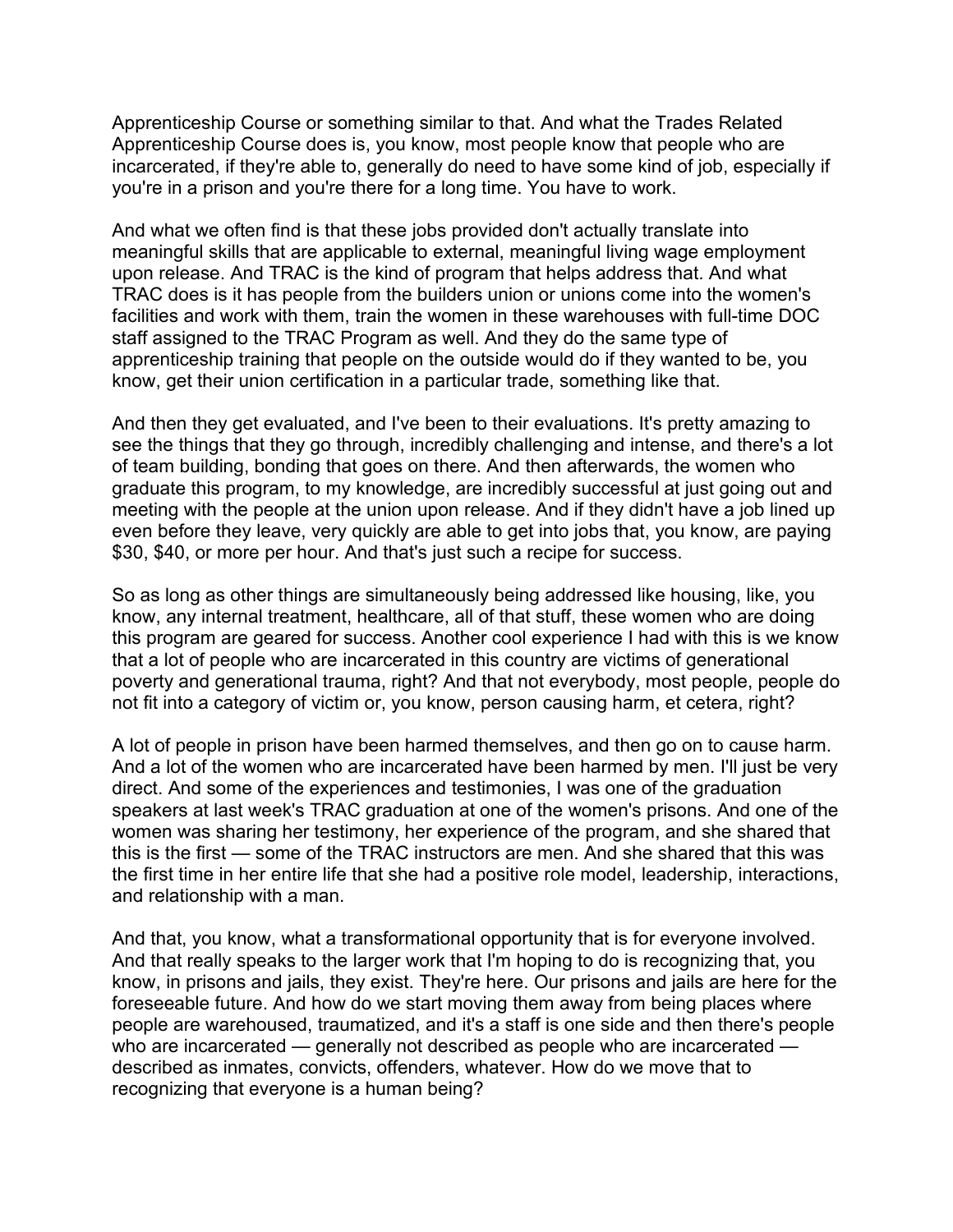Staff members are human beings. Correctional officers, counselors are human beings. People serving time are human beings. Family members of people serving time and staff are human beings. And that's what I witnessed at this TRAC graduation last week was seeing, you know, kind of gruff construction worker-type DOC employees getting emotional and acknowledging their own humanity, and these women's humanity, and that's the kind of thing that gives me great hope for our future.

KAREN FRIEDMAN: It really is priceless. And, you know, the old expression, "Hurt people hurt people." You know, it sounds like a meme now, but in reality, it's really true.

And I know that, you know, I once went into a jail for a substance abuse program graduation. And this woman who is probably in her 50s came over to me, and she had tears in her eyes, and she said, "This is the first certificate of completion that I've ever gotten for anything in my life."

And it was just so moving, like, you don't even think about that, you know? And for her, just having that piece of paper saying that she started something and she successfully complete it, was just next level for her. And it's just, it really, it truly is priceless.

So, I mean, I know that these kinds of one-on-one stories that you see and that you witness obviously are success. But I know, like, for a system, an organization, you need to try to quantify results, right? So what's the plan as far as that? How do you know, you know, in the larger sense, if you're making progress and how do you quantify that?

CHRIS POULOS: Sure. So there's a couple different ways that we can, you know, analyze results, especially anecdotally and perhaps even on raw numbers as well. And one of the clearest ways is looking to other states that have implemented these types of reforms.

The organization we're specifically working with around prison culture and improving the relationships between with staff and incarcerated people and family members is called Amend. It's based out of the University of California, San Francisco. And they've already done some work in North Dakota, as well as extensive work in Oregon.

And what Oregon specifically has seen is they, and they started at the penitentiary too in Oregon, the maximum-security prison. They didn't start at a camp or a lower-level security prison. And they taught principles like dynamic security. So how can you be responsive to an individual's need who's incarcerated and training the staff on that? What is a relationship between a correctional officer and an incarcerated person that's appropriate but also healthy and, you know, conducive to healing and just regular, like, you would see somebody in the community? How do you do that?

And, you know, principles are taught involving things like understanding the difference between personal and private. You know, how are you feeling today? That's a personal question. But it's not necessarily private. And so we're training officers to understand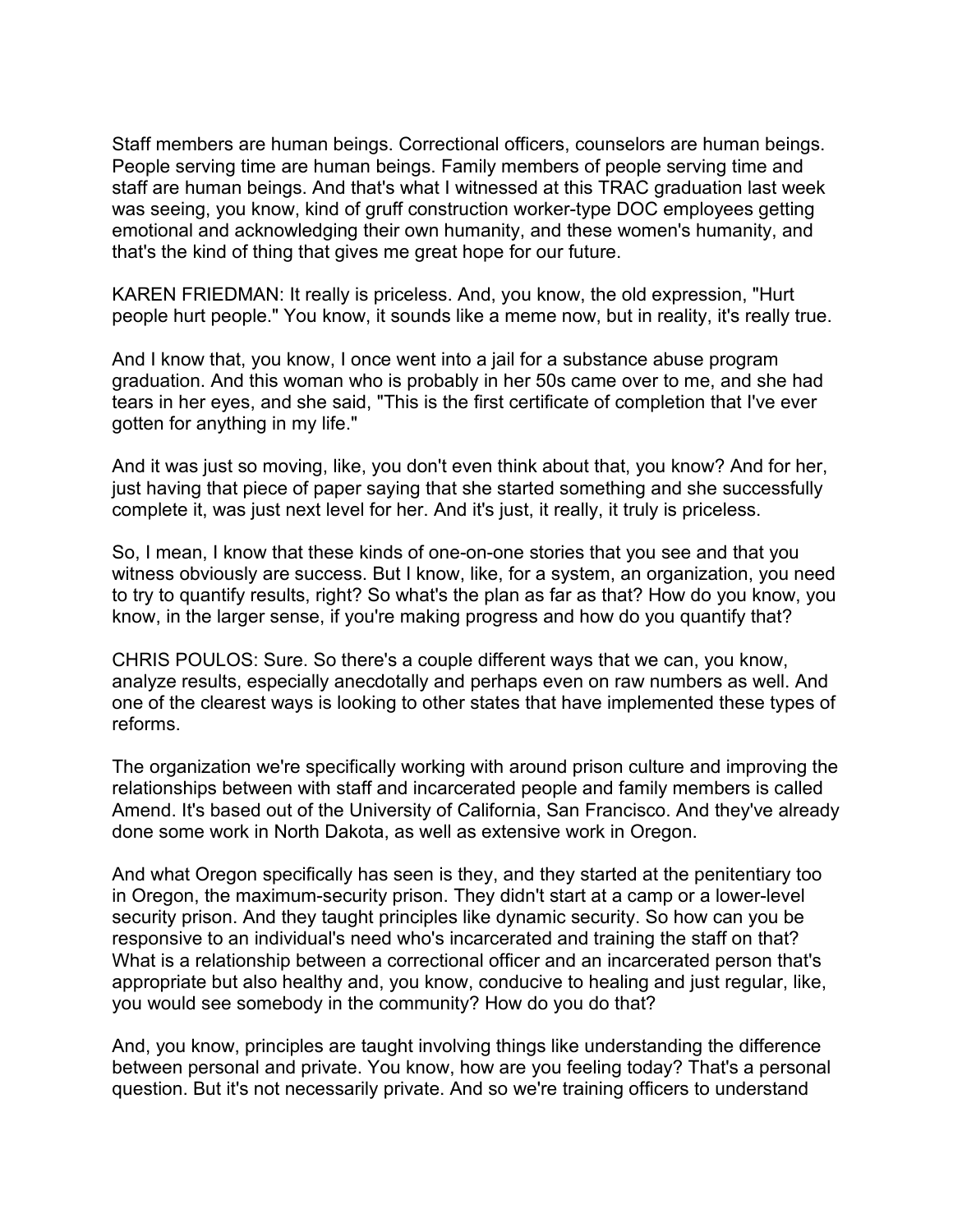that if, you know, you can ask somebody how they're doing. That's not crossing a line. You can say, "Hey, I saw your family was here. I hope you're going to be able to see them again soon." That's okay.

And then if somebody does respond with something, you know, asking details about where somebody lives or what school their kids go to or something, that's when you could say, "I'm not going to get into that right now. That's private." And just that understanding, "Oh, wow, so you mean we can have conversations. We just need to understand what's OK and what's not." It's not just this wall of "I'm just going to open the door, shut the door, search your cell, and any time you're talking to me is maybe an attempt to compromise me."

And that work is phenomenal. And so by implementing those types of changes in Oregon, what they found is they have actually documented a strong reduction in staff turnover. They've seen a strong increase in staff satisfaction with the work they're doing because now they're finding meaning. They're not only opening and closing doors and patting people down and searching cells. They're actually building these healthy relationships. They're seeing incidents of, I hate to say it, but correctional officers and law enforcement have a heightened level of spousal abuse, substance use disorder. All of that is going down. And Oregon is studying that.

KAREN FRIEDMAN: So would you say it's like community policing on the street? Like, the theory of community policing on the street, but just in a DOC setting in a way?

CHRIS POULOS: Yeah, I mean, I'd go even broader and say it's about humanization. It's about just treating people with dignity and respect, and learning how do you do that in a cell block environment? And then recognizing, "Oh, my goodness. It's actually possible to do that."

And the incidents of staff and incarcerated individual conflicts and even conflicts among staff and between incarcerated individuals, all of that goes down and, you know, I can even say it in a sentence as I've never heard of a riot happening in a prison because people felt they were being treated too humanely.

KAREN FRIEDMAN: Yeah. That's great.

CHRIS POULOS: And in fact, we have experiences where when things did go south and violence did occur, there are example after example where the incarcerated individual have protected staff members who did treat them like fellow human beings. I don't mean special favors or anything. I just mean they were there. They were doing their job and treated people humanely, and the powerful incarcerated people because there are power dynamics in prisons and jails…

KAREN FRIEDMAN: Of course.